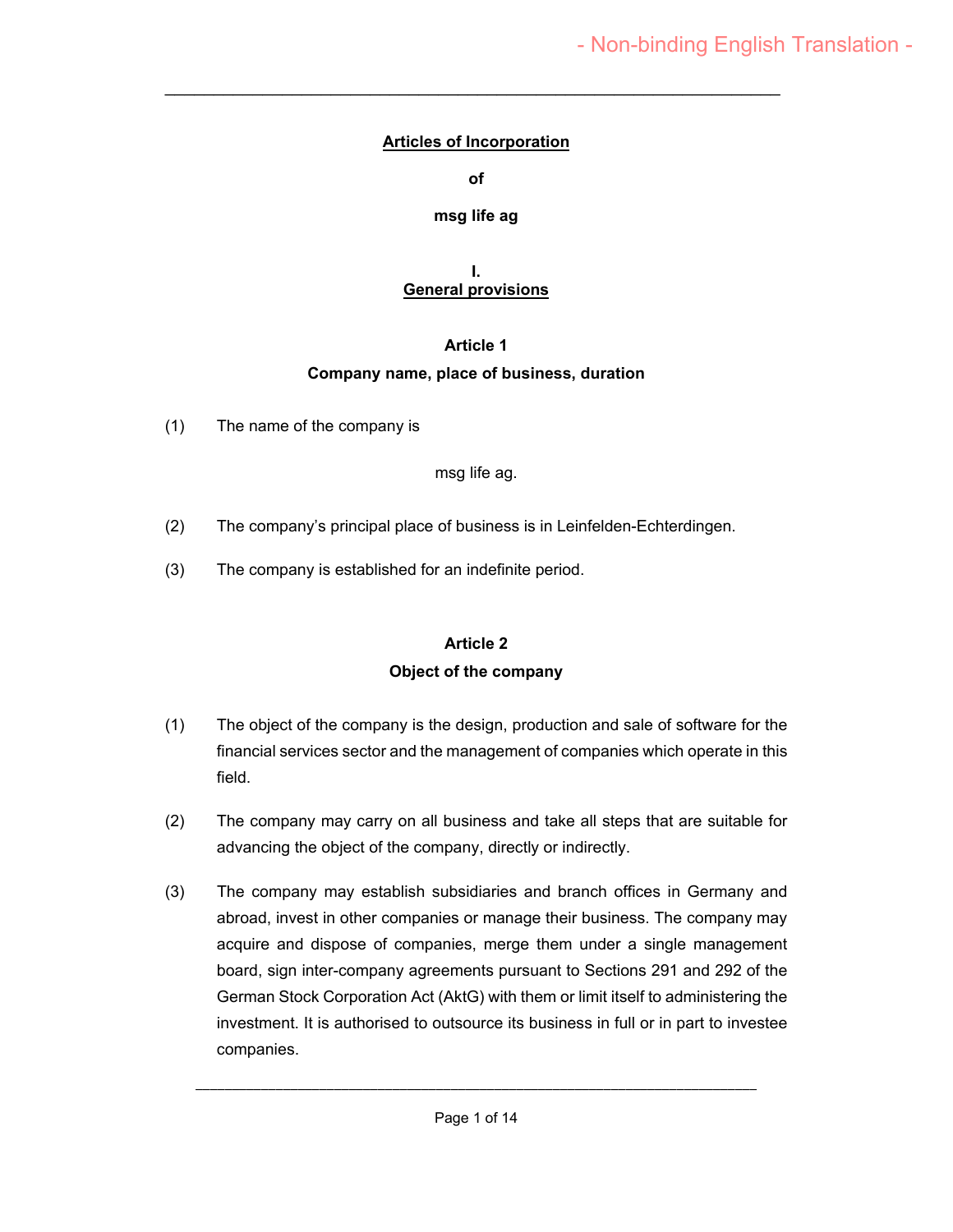### **Article 3**

 $\mathcal{L}_\text{max}$  , and the contract of the contract of the contract of the contract of the contract of the contract of the contract of the contract of the contract of the contract of the contract of the contract of the contr

### **Financial year**

The company's financial year is the calendar year.

#### **Article 4**

### **Announcements and information**

- (1) Company announcements are published in the Federal Gazette.
- (2) Information may also be sent to holders of listed securities issued by the company by means of telecommunications technology.

## **II. Share capital and shares**

### **Article 5**

#### **Share capital**

(1) The company's share capital is

### EUR 42,802,453.00

and is divided into 42,802,453 no-par-value bearer shares.

- (2) In the event of a capital increase, in whatever form, the right of new shares to participate in profits may be defined by the general meeting, Section 60 AktG notwithstanding.
- (3) EUR 5,075,000 of the share capital was contributed by restructuring the previous holder of the company's assets and liabilities, FJA Feilmeier & Junker Holding GmbH, based in Munich.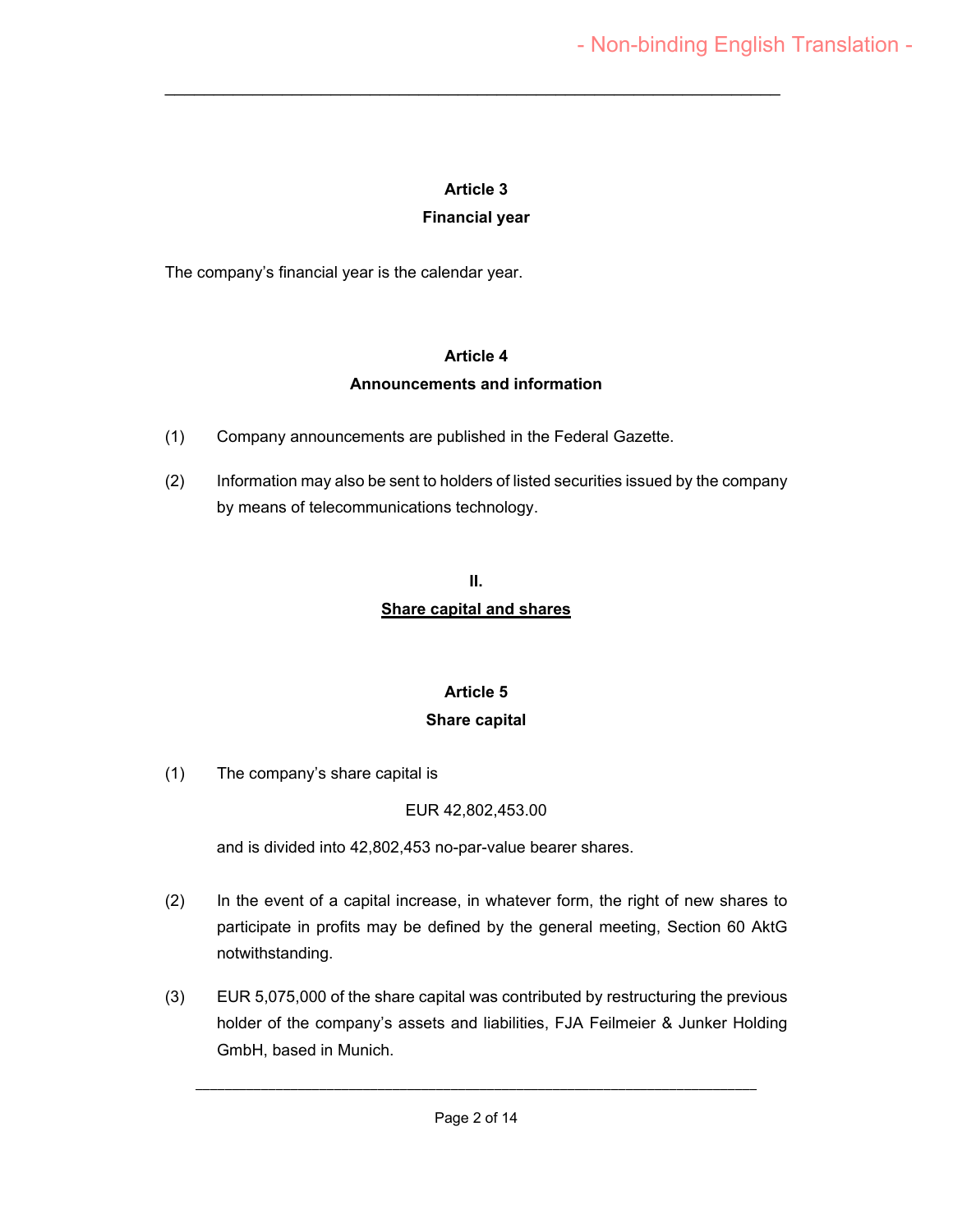(4) The Management Board is authorised until 9 November 2025, with the approval of the Supervisory Board, to increase the company's share capital by up to EUR 21,401,226 (in words: twenty-one million, four hundred and one thousand, two hundred and twenty-six euros) by issuing up to 21,401,226 new bearer shares for subscription in cash or in kind (Authorised Capital 2020/1). The new shares must be offered to the shareholders for subscription; they may also be acquired by banks or a company operating under Section 53 (1) sentence 1 or Section 53b (1) sentence 1 or (7) of the German Banking Act (KWG), with an obligation that the shares be offered to the shareholders for subscription. However, the Management Board is authorised to exclude shareholders from their subscription right in the following cases if approved by the Supervisory Board:

 $\mathcal{L}_\text{max}$  , and the contract of the contract of the contract of the contract of the contract of the contract of the contract of the contract of the contract of the contract of the contract of the contract of the contr

#### aa)

in the event of capital increases against contributions in cash, if the arithmetical proportion of the share capital attributable to the issued shares does not exceed ten per cent of the share capital either at the time that this authorisation comes into effect or at the time it is exercised (10% threshold) and the new shares are issued at an issuing price that does not fall significantly short of the stock exchange price of the msg life shares at the time the issuing price is finally determined by the Management Board; for the question of using the 10% threshold, the exclusion of the subscription right in direct or indirect application of Section 186 (3) sentence 4 AktG based on other authorisations is also to be taken into account;

#### bb)

in the event of capital increases against contributions in kind for the purposes of acquiring companies, parts of companies, investments in companies or outstanding debts against the company; and

cc)

if this is required for fractional amounts resulting from the subscription ratio.

Finally, the Management Board is authorised, with the consent of the Supervisory Board, to determine the other conditions for issuing the shares including the issuing price as well as the further content of the share rights. The Supervisory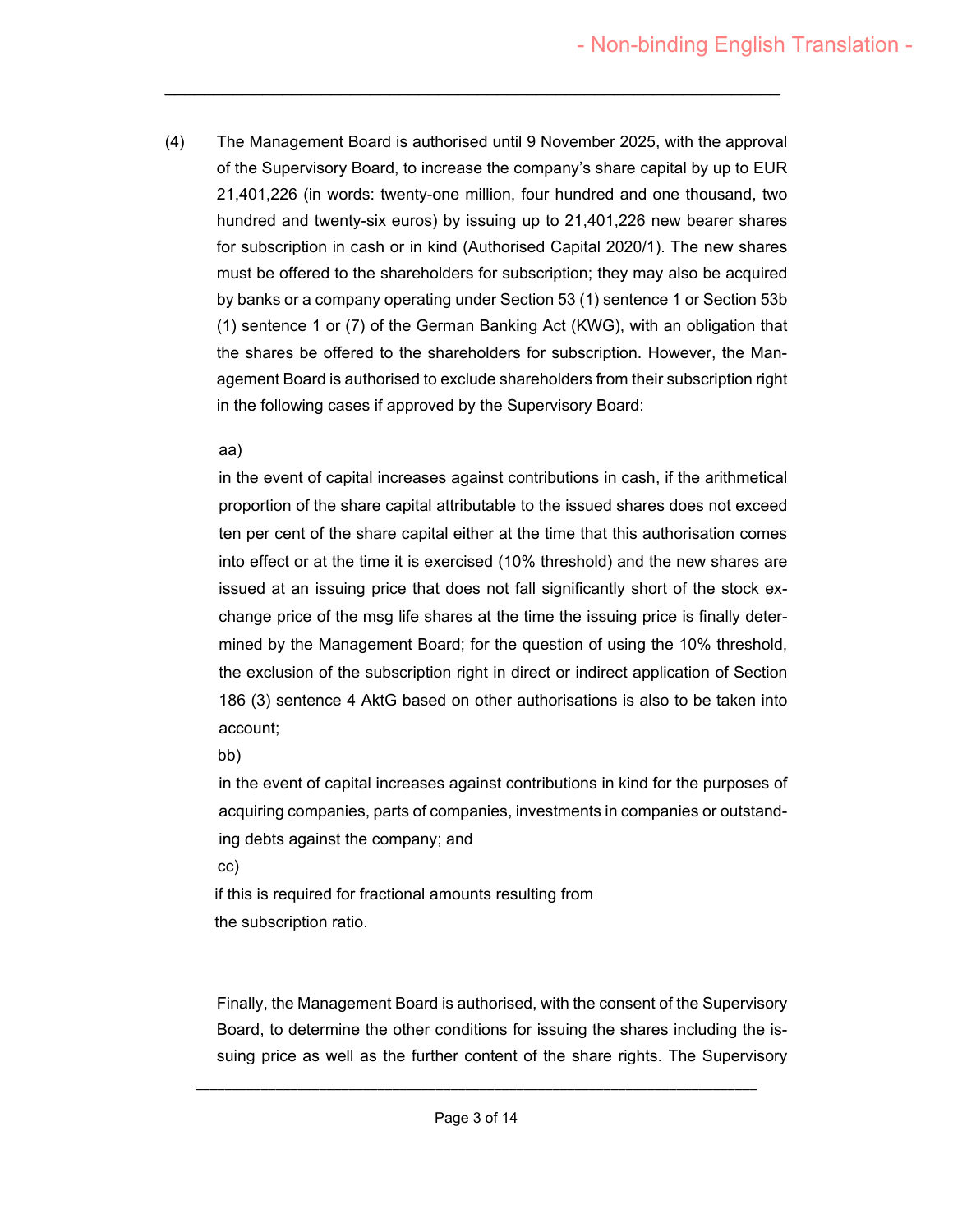Board is authorised to amend the wording of the articles of incorporation after the share capital has been fully or partly increased from Authorised Capital 2020/I according to the extent of the capital increase from Authorised Capital 2020/I.

# **Article 6 Shares**

 $\mathcal{L}_\text{max}$  , and the contract of the contract of the contract of the contract of the contract of the contract of the contract of the contract of the contract of the contract of the contract of the contract of the contr

- (1) The shares are held by the bearer.
- (2) The Management Board, with the approval of the Supervisory Board, decides on the form and contents of share certificates and any profit certificates and renewal stubs, as well as of bonds and interest coupons.
- (3) Shareholders have no right to a physical share or profit certificate insofar as the lack thereof is permitted by law and the issue of physical securities is not required by the stock exchange on which the share is listed.
- (4) The company is entitled to issue share certificates for one (individual shares) or more shares (multiple shares).

# **III. The Management Board**

### **Article 7**

### **Composition and management**

- (1) The company's Management Board consists of one or more persons. The Supervisory Board determines the number of Management Board members. Even if share capital amounts to more than EUR 3 million, the Supervisory Board may determine that the Management Board consists of just one person. Deputy Management Board members may also be appointed.
- (2) The members of the Management Board are appointed by the Supervisory Board for a maximum of five years.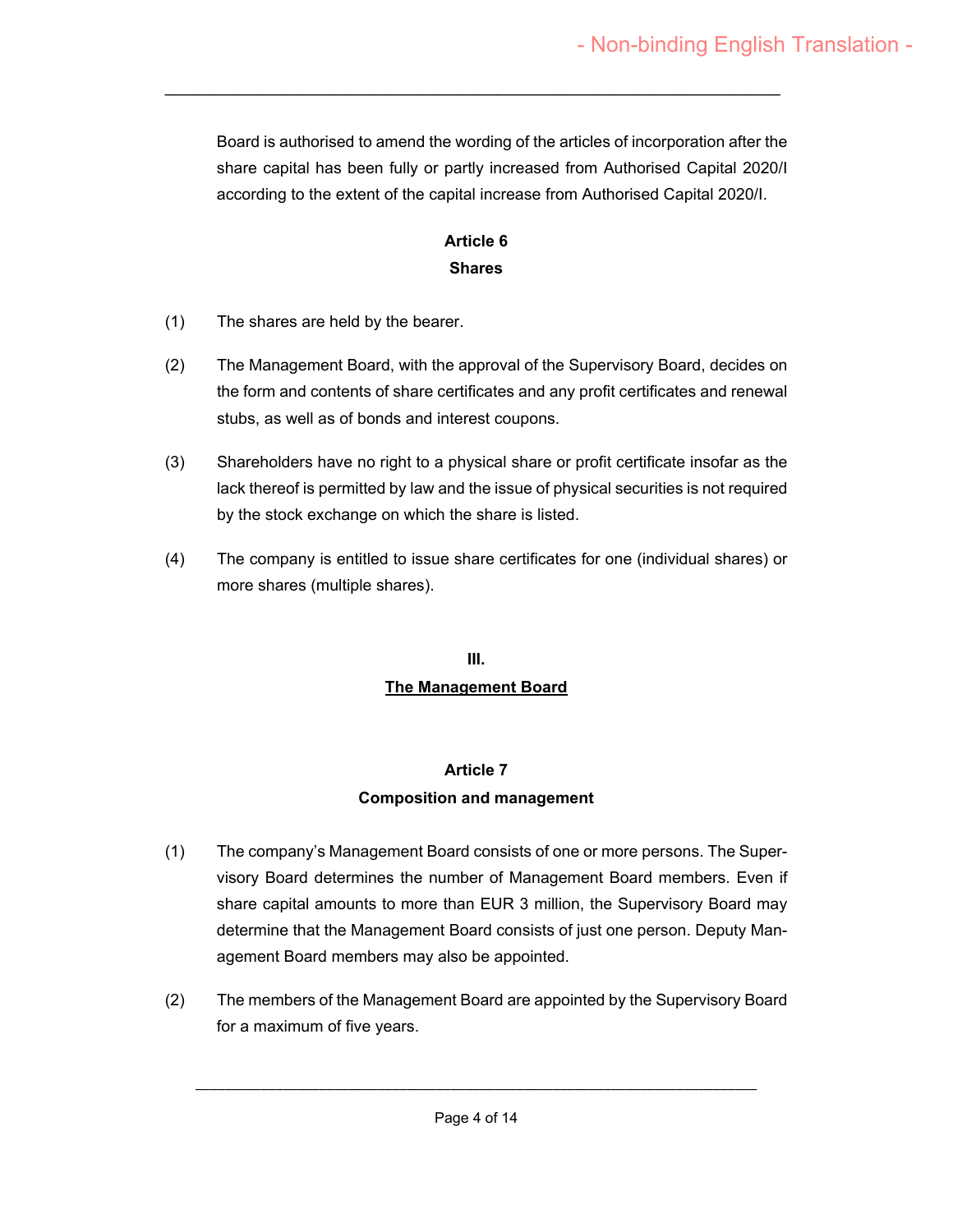(3) The Management Board is to manage the company's business in accordance with legislation, its articles of incorporation and its rules of procedure.

 $\mathcal{L}_\text{max}$  , and the contract of the contract of the contract of the contract of the contract of the contract of the contract of the contract of the contract of the contract of the contract of the contract of the contr

(4) The Management Board may obtain a decision from the general meeting on all management matters.

# **Article 8 Rules of procedure and resolutions**

- (1) The Management Board may unanimously adopt rules of procedure to the extent that the Supervisory Board does not define rules of procedure for the Management Board. The rules of procedure must be approved by the Supervisory Board with a majority of at least two-thirds of votes.
- (2) In the rules of procedure for the Management Board or in specific cases by resolution, the Supervisory Board must determine that certain types of transaction may only be carried out by the Management Board with the approval of the Supervisory Board. This also applies to such transactions when carried out by subsidiaries.

# **Article 9 Representation**

- (1) If there is only one Management Board member, he or she represents the company alone. If there are more than one Management Board members, the company is represented by two Management Board members together or by one Management Board member and an authorised signatory. The Supervisory Board may authorise one or more Management Board members to represent the company alone.
- (2) The Supervisory Board may authorise one or more Management Board members generally or in specific cases to represent the company without limitation in transactions with themselves as representatives of a third party.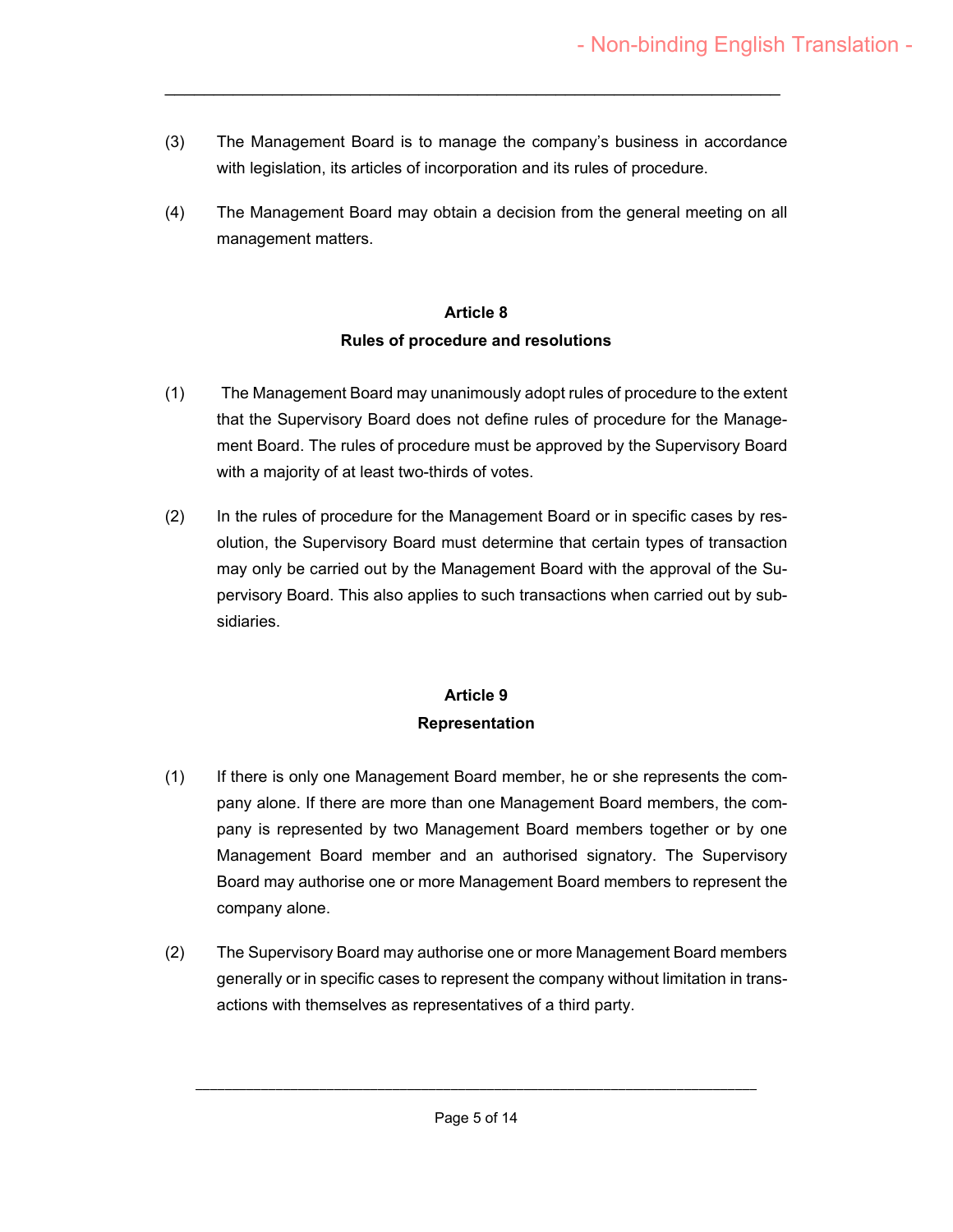#### **IV.**

 $\mathcal{L}_\text{max}$  , and the contract of the contract of the contract of the contract of the contract of the contract of the contract of the contract of the contract of the contract of the contract of the contract of the contr

### **The Supervisory Board**

# **Article 10 Composition and period of office**

- (1) The Supervisory Board consists of four members elected by the general meeting.
- (2) The members of the Supervisory Board are elected for the period ending at the close of the annual general meeting that discharges them of liability for the third financial year after their period of office began. The financial year in which the term of office began is not included in the calculation.

The general meeting may determine that the shareholder representatives on the Supervisory Board are elected for a shorter period.

- (3) Substitutes may be elected for the shareholder representatives on the Supervisory Board, to replace members who leave the Supervisory Board before time, in an order defined at the time of the election.
- (4) If a substitute replaces a departing member, their period of office ends at the close of the general meeting in which an election for an additional member is held in accordance with paragraph 5, but not later than at the end of the period of office of the departing Supervisory Board member.
- (5) Elections for an additional member are held for the remaining period of office of the departed member.
- (6) Each member and substitute member of the Supervisory Board may resign their office, even without an important reason, at any time by giving the Management Board written notice of one month counted from the end of the month.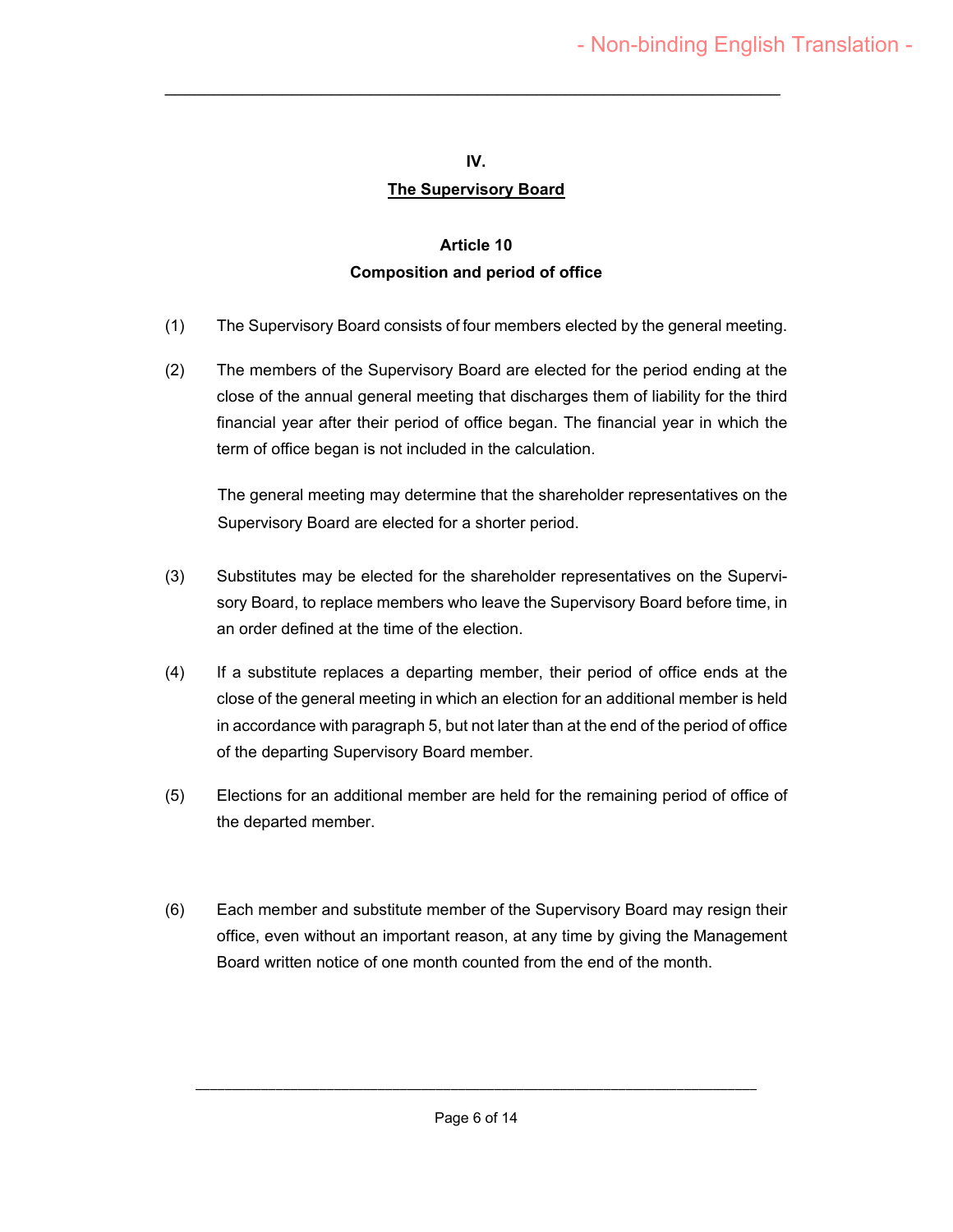## **Article 11 Declarations by the Supervisory Board**

 $\mathcal{L}_\text{max}$  , and the contract of the contract of the contract of the contract of the contract of the contract of the contract of the contract of the contract of the contract of the contract of the contract of the contr

- (1) The Supervisory Board makes its will known via declarations from its Chair, or if he or she is unable to do so, from its Deputy Chair.
- (2) The Chair always represents the Supervisory Board in dealings with third parties, especially courts of law and public authorities, and with the Management Board; the Deputy Chair takes his or her place if he or she is unable to represent.

# **Article 12 Chair and Deputy Chair**

- (1) A Supervisory Board meeting is held after the annual general meeting in which the shareholder representatives on the Supervisory Board have been elected for the first time; this meeting does not require a written invitation. This meeting is chaired by the oldest Supervisory Board member elected at the general meeting. At it, the Supervisory Board elects a Chair and a Deputy Chair from among its members. Unless otherwise stated in the articles of incorporation, the Chair is represented by the Deputy Chair if he or she is absent. In all cases in which he or she stands in for the Chair, the Deputy Chair has the same rights as the Chair.
- (2) If the Chair or Deputy Chair leaves the Supervisory Board before the end of their period of office, the Supervisory Board must hold elections for the remaining period of office without delay.

# **Article 13 Meetings, resolutions and declarations**

(1) The Supervisory Board holds at least two meetings in each calendar half-year. Supervisory Board meetings are convened by the Chair of the Supervisory Board with two weeks' notice, in writing, by fax or by email. In urgent cases, the Chair can reduce the notice period to seven days and convene the meeting orally or by telephone. This does not affect the provisions of Sections 110 (1) and 110 (2)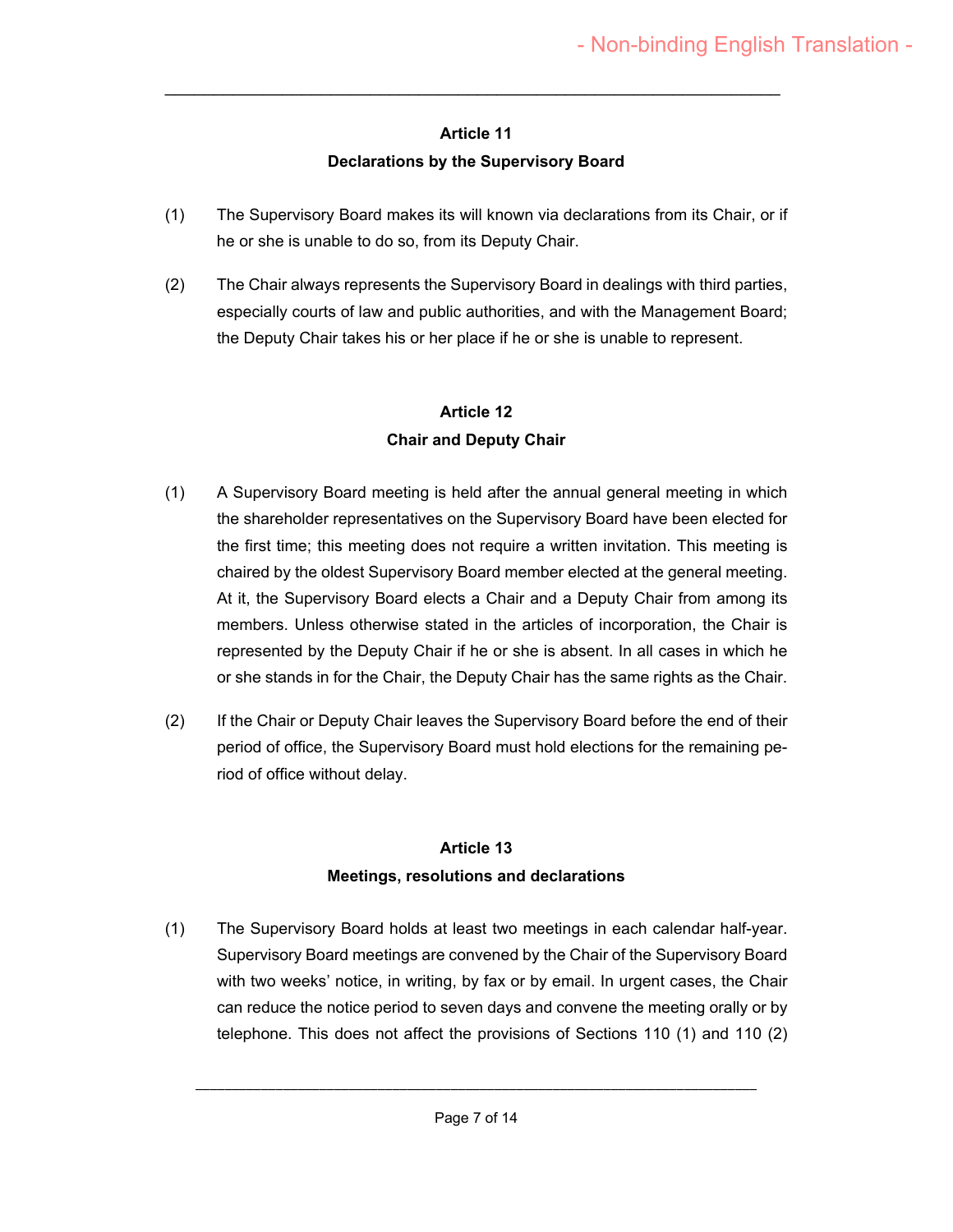AktG. When convening the meeting the Supervisory Board Chair can determine that it be held as a conference call or a video conference.

- (2) The agenda items must be sent when the meeting is convened.
- (3) The Supervisory Board meetings are chaired by the Chair, or if he or she is absent, by the Deputy Chair. He or she determines the order in which the agenda items are discussed, as well as the method and order of voting.

 $\mathcal{L}_\text{max}$  , and the contract of the contract of the contract of the contract of the contract of the contract of the contract of the contract of the contract of the contract of the contract of the contract of the contr

- (4) The Supervisory Board is quorate when at least half its members participate in a resolution. At least three members must participate in a resolution in all cases. A member also participates in a resolution when they abstain from voting.
- (5) With the exception of the adoption and amendment of the Supervisory Board's rules of procedure, which must be passed unanimously, resolutions require a majority of the votes cast, unless otherwise provided by law. This also applies to elections. The rules of procedure may define a larger majority. Abstentions are included when determining the results of voting. If a vote is tied, the Chair has the casting vote, or the Deputy Chair if the Chair does not participate in the resolution.
- (6) An absent member can cast his or her vote in writing and have it submitted by another Supervisory Board member.
- (7) Outside meetings, resolutions may be passed in writing, by fax, email or telephone if the Chair so determines and no Supervisory Board member objects to the procedure within a reasonable deadline defined by the Chair. Resolutions passed by telephone must be confirmed afterwards in writing.
- (8) Minutes of the Supervisory Board meetings and resolutions must be taken, signed by the Chair and a copy sent to all Supervisory Board members.
- (9) The Supervisory Board is authorised to make changes that only concern the wording of the articles of incorporation.
- (10) Legal proceedings to establish that a Supervisory Board resolution is invalid may only be initiated within one month of receiving the resolution.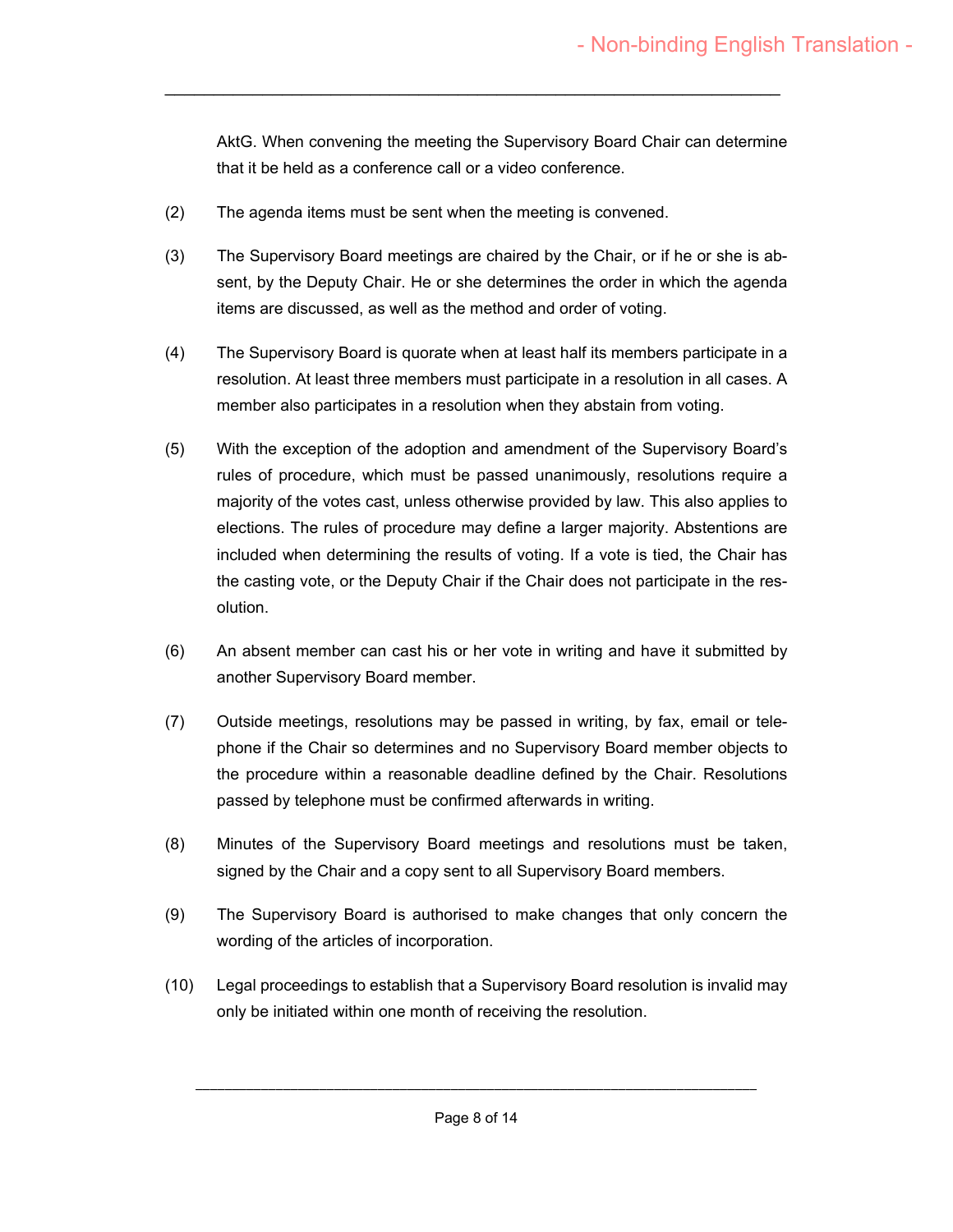## **Article 14 Remuneration of Supervisory Board members**

 $\mathcal{L}_\text{max}$  , and the contract of the contract of the contract of the contract of the contract of the contract of the contract of the contract of the contract of the contract of the contract of the contract of the contr

- (1) Each member of the Supervisory Board receives fixed remuneration of EUR 16,000 per financial year.
- (2) In addition to the fixed remuneration in paragraph 1, each Supervisory Board member receives, from 2018 onwards, annual variable remuneration of 0.25% of earnings before interest, taxes, depreciation and amortisation (EBITDA) as derived from the consolidated financial statements prepared in accordance with German accounting standards (HGB) and approved by the Supervisory Board. Variable remuneration lapses when the consolidated financial statements record no positive EBITDA.
- (3) The Chair receives double, and the Deputy Chair one-and-a-half times, the remuneration described in paragraphs 1 and 2.
- (4) Total remuneration in line with paragraphs 1 and 2 is capped at EUR 32,000.00 per financial year for each Supervisory Board member. This cap is EUR 64,000 for the Chair of the Supervisory Board and EUR 48,000 for the Deputy Chair, per financial year in each case.
- (5) The Management Board is authorised to take out D&O insurance for the Supervisory Board members on market-standard and reasonable terms on behalf of the company, whereby the company pays the insurance premiums.
- (6) In addition to the remuneration in line with paragraphs 1 to 3, which is capped by paragraph 4, each Supervisory Board member receives EUR 1,000.00 for attending each Supervisory Board meeting, but not more than EUR 5,000.00 per financial year for attending all meetings, as well as the reimbursement of expenses incurred in the exercise of their Supervisory Board office. Members of the Supervisory Board are reimbursed any value-added tax paid on their remuneration.
- (7) If Supervisory Board members are only members of the Supervisory Board for part of a financial year, they are remunerated in accordance with paragraphs 1 and 2 pro rata temporis. The remuneration defined in paragraphs 1 and 2 is paid after the close of each financial year and falls due at the close of the day on which the company's financial statements are adopted, regardless of whether the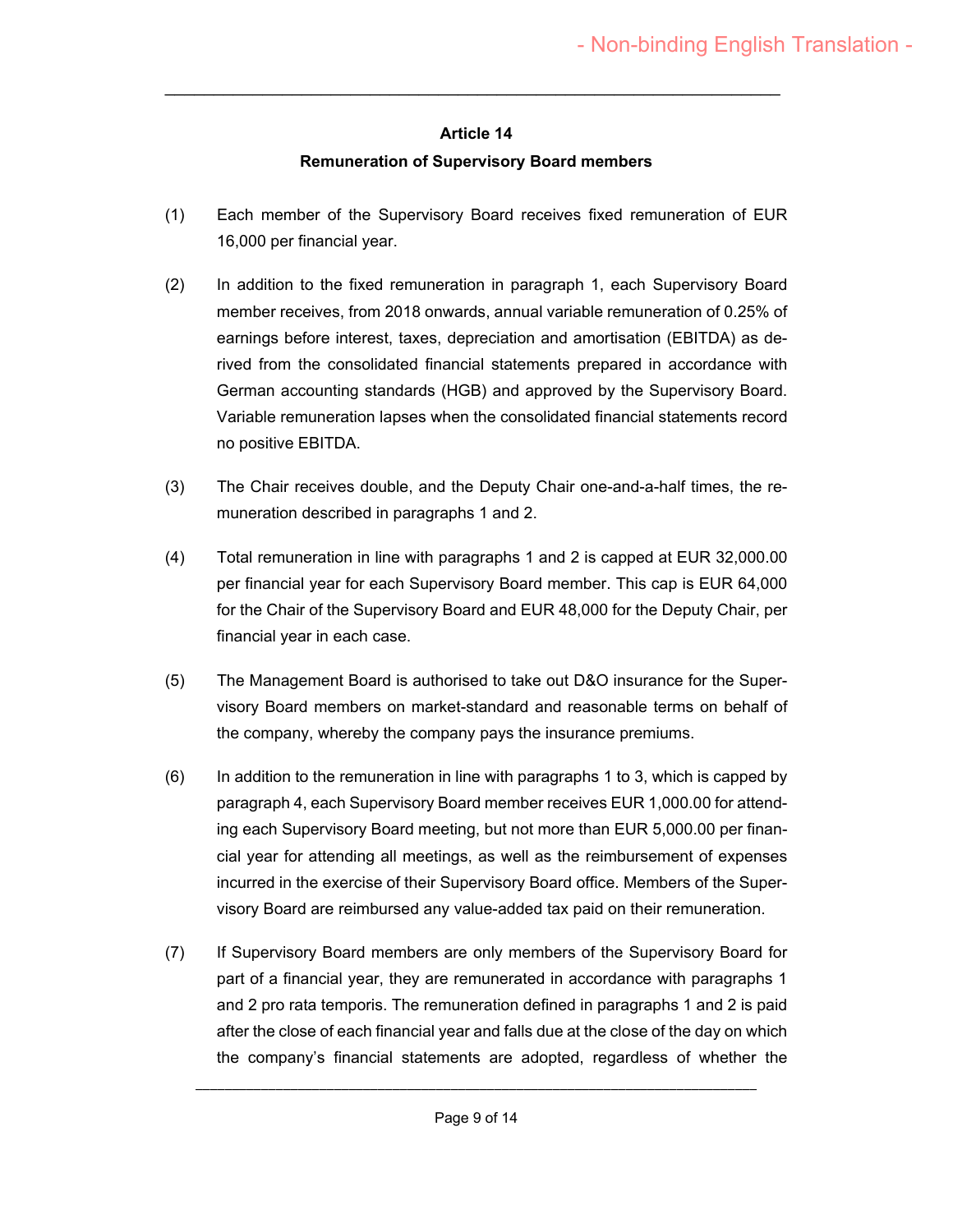Supervisory Board approves the financial statements (Section 172 sentence 1 AktG) or they are adopted at the annual general meeting (Section 173 (1) AktG).

 $\mathcal{L}_\text{max}$  , and the contract of the contract of the contract of the contract of the contract of the contract of the contract of the contract of the contract of the contract of the contract of the contract of the contr

### **Article 15 Confidentiality obligation**

- (1) Confidential reports and confidential discussions, as well as confidential company and business information and secrets that have become or become known to the Supervisory Board members in the course of their work for the company are to be kept secret. This obligation continues after their period of office. Voting results, the contents of debates, opinions and other personal comments by the individual Supervisory Board members are particularly subject to the non-disclosure obligation. If anyone attends a Supervisory Board meeting who is not a Supervisory Board member, they must explicitly undertake to keep the proceedings secret.
- (2) If a Supervisory Board member intends to disclose to third parties any information, particularly about the contents and proceedings of Supervisory Board meetings and the content of Supervisory Board proposals and resolutions, they must notify the Chair of the Supervisory Board beforehand in order to settle any differences of opinion about the obligation to secrecy. If the Supervisory Board Chair does not approve the disclosure, he or she must notify the other Supervisory Board members and obtain the opinion of the Supervisory Board without delay. The Supervisory Board member concerned must keep the facts that become known to him or her while working for the Supervisory Board secret until this opinion has been received.
- (3) If Supervisory Board members leave office, they are obliged to return to the company all documents concerning company matters in their possession. Supervisory Board members have no right to retain such documents.

# **V. Annual general meeting**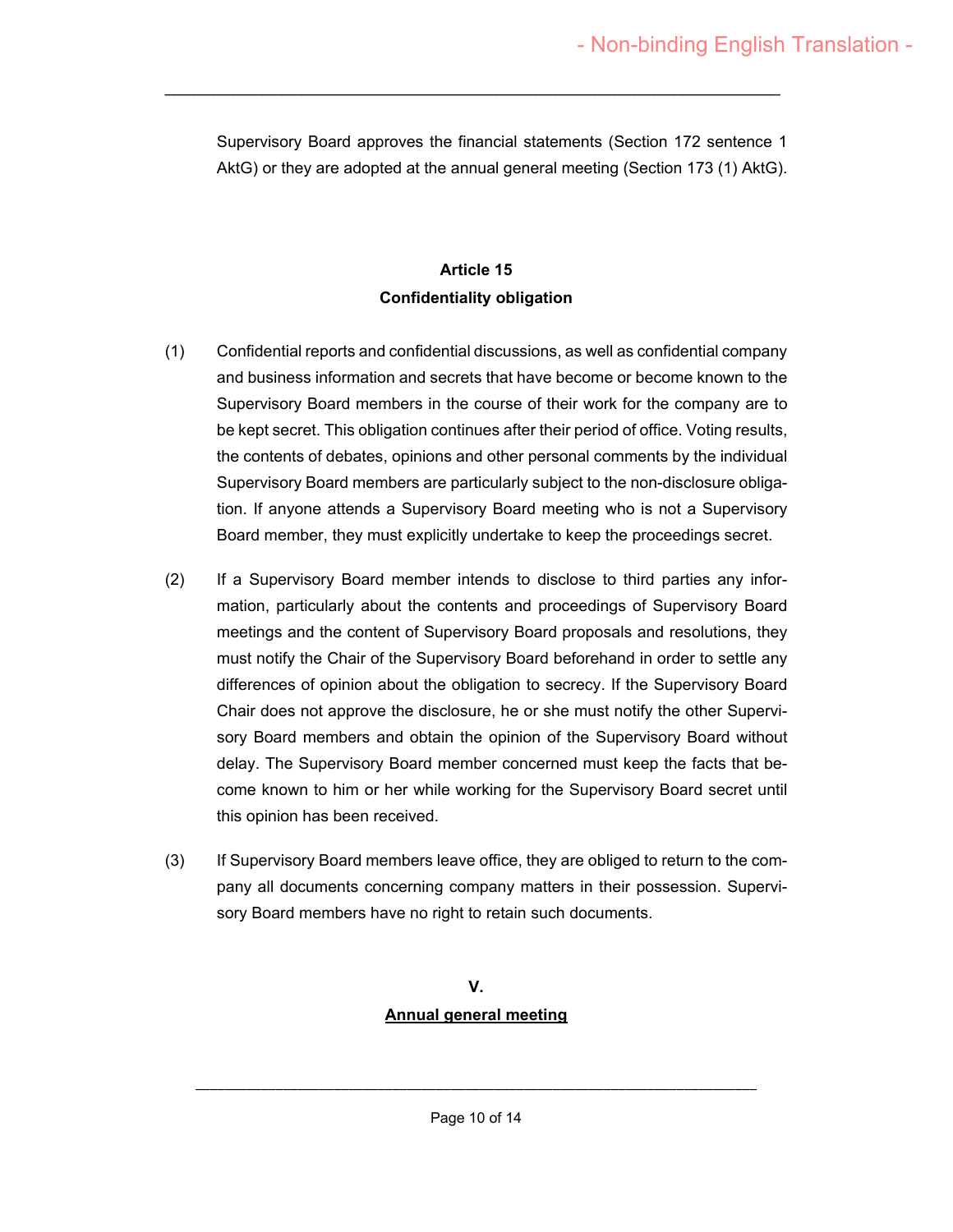#### **Article 16**

 $\mathcal{L}_\text{max}$  , and the contract of the contract of the contract of the contract of the contract of the contract of the contract of the contract of the contract of the contract of the contract of the contract of the contr

## **Convocation, attendance rights and audiovisual transmission**

- (1) The annual general meeting is convened by the Management Board or by the Supervisory Board in the cases required by law. It is held at the company's principal place of business or the place of business of a German stock exchange.
- (2) Statutory provisions apply to the notice period for convening the general meeting.
- (3) Shareholders who want to take part in the annual general meeting and exercise their right to vote must prove their eligibility. Separate proof of share ownership issued in text form by the last intermediary pursuant to Section 67c (3) AktG is sufficient for proving eligibility. This evidence must be written in German or English. Other languages in which the proof may be written can be permitted for the convocation. The proof must refer to the beginning of the twenty-first day before the annual general meeting and must be received by the company at the address notified for this in the invitation at least six days before the annual general meeting. The day of the general meeting and the day of receipt are not counted.
- (4) Supervisory Board members may attend the general meeting by means of audiovisual transmission if they cannot attend in person because they are abroad for an important reason or their usual place of residence is abroad.
- (5) The annual general meeting may be transmitted by audio and video in whole or in part, by order of the Chair. The transmission may also be in a form to which the general public has access. The form of transmission must be notified in the convocation.
- (6) Notifications pursuant to Section 125 (1) AktG may be sent to shareholders by the banks using electronic communications technology to the extent permitted by law.

# **Article 17 Chairing the annual general meeting**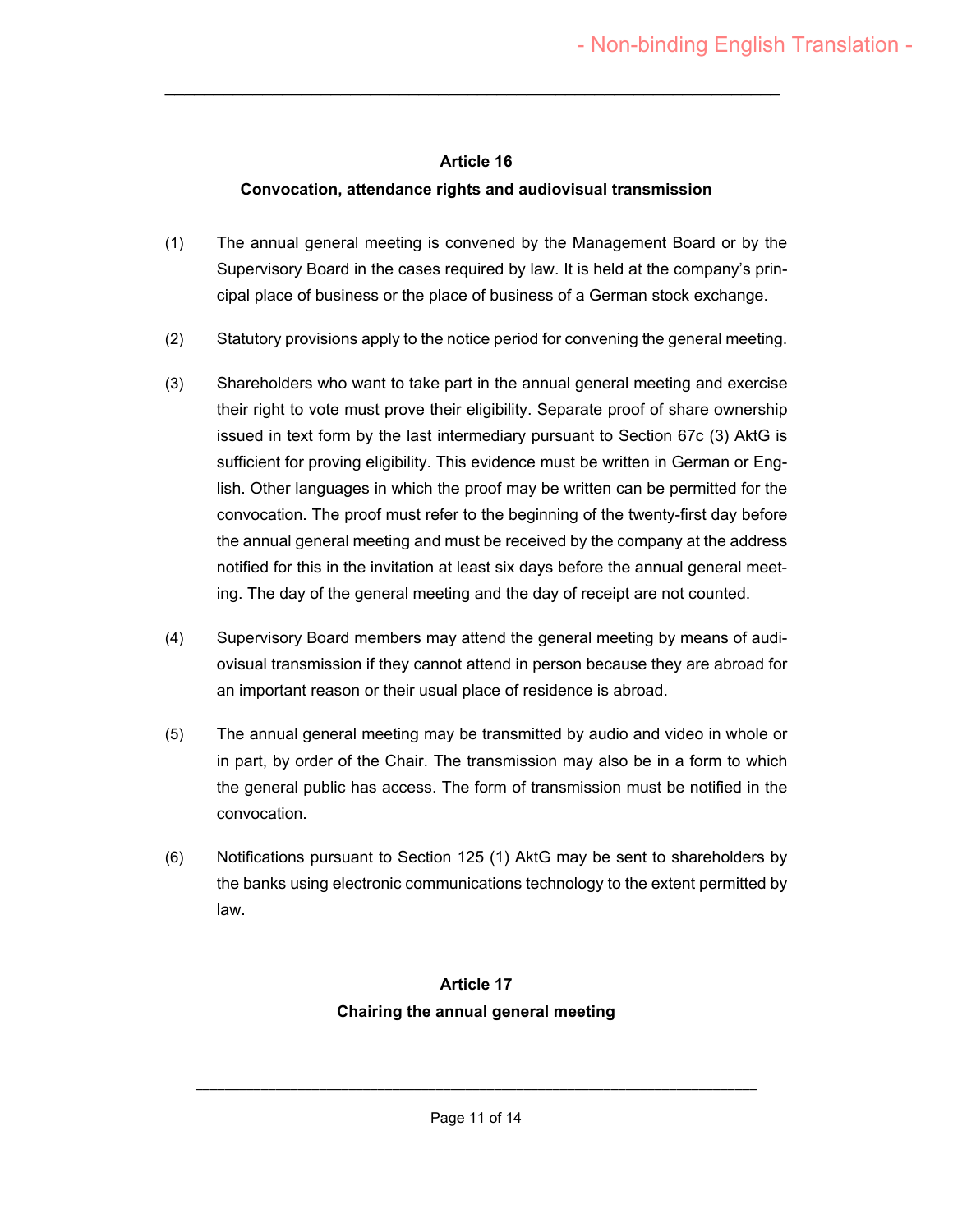(1) The annual general meeting is chaired by the Chair of the Supervisory Board or another Supervisory Board member designated by him or her. In the event that neither the Supervisory Board Chair nor another designated Supervisory Board member chairs the meeting, the chair is elected by the Supervisory Board.

 $\mathcal{L}_\text{max}$  , and the contract of the contract of the contract of the contract of the contract of the contract of the contract of the contract of the contract of the contract of the contract of the contract of the contr

- (2) The chair determines the course of the annual general meeting. He or she may be supported by assistants, especially if required to establish order. He or she determines the order of speakers and may put reasonable limits on shareholders' rights to speak and ask questions.
- (3) The chair determines the order in which the agenda items are debated, the order of voting and the voting procedure. He or she may determine that several votes be combined if voting cards or other data storage devices are used.
- (4) Shareholders who do not wish to participate in voting must notify the chair in the form required by the chair before voting starts.

# **Article 18 Voting rights, resolutions and elections**

- (1) Each share confers one voting right.
- (2) Voting rights can be exercised via a proxy. If neither a bank nor a shareholders' association nor an equivalent person or institution is appointed as a proxy, the proxy declaration, its withdrawal and evidence of the proxy must be presented to the company in text form (Section 126b of the German Civil Code (BGB)).
- (3) Resolutions are passed by simple majority of votes cast and if a majority of capital is required, by simple majority of capital present, unless mandatory statutory provisions or these articles of incorporation require a greater majority. In the event of a tied vote, the proposal is deemed to have been rejected, except for elections.
- (4) If no candidate gains a simple majority of votes cast in an election, a deciding vote is held between the individuals who received the most votes. If the vote is tied in the second round, the winner is chosen by lot drawn by the chair of the meeting.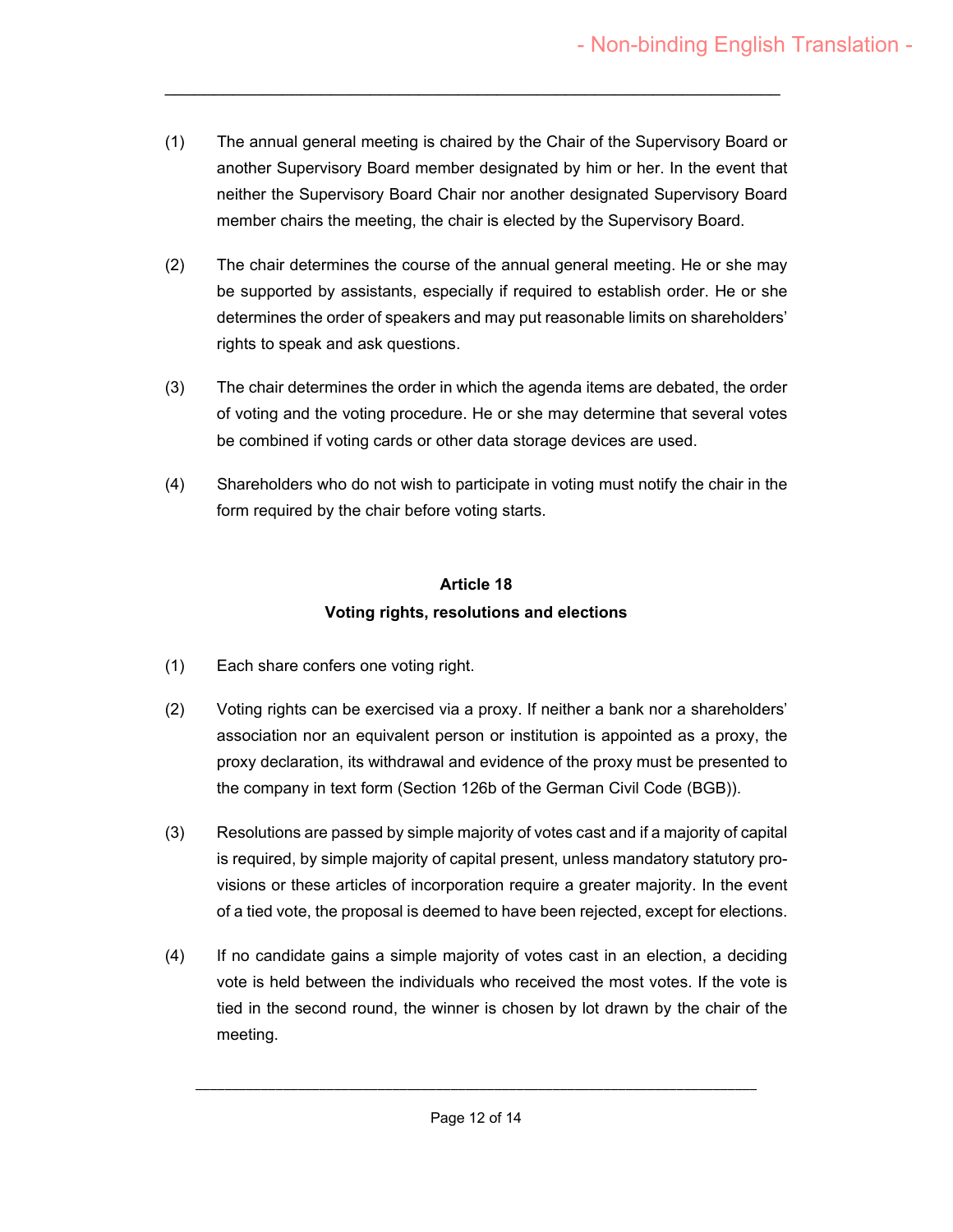# **Article 19 Annual general meeting**

 $\mathcal{L}_\text{max}$  , and the contract of the contract of the contract of the contract of the contract of the contract of the contract of the contract of the contract of the contract of the contract of the contract of the contr

- (1) The annual general meeting takes place in the first eight months of each financial year.
- (2) As a rule, it votes on the use of distributable profit, discharging the Management Board and Supervisory Board of liability, electing the auditors for the financial statements and, in cases provided for by law, on adopting the financial statements and adopting the consolidated financial statements, and on special matters at the request of the Management Board.

## **VI. Annual financial statements, use of profits**

# **Article 20 Annual report, financial statements**

The Management Board is to prepare the financial statements, the management report, the consolidated financial statements and the group management report for the past financial year in the first three months of each financial year and present them to the Supervisory Board without delay. At the same time, the Management Board is to present the Supervisory Board with the proposal it intends to put to the general meeting on the use of distributable profit.

# **Article 21 Use of distributable profit**

When adopting the financial statements, the Management Board and Supervisory Board are authorised to transfer to retained earnings more than half the annual net income remaining after deduction of the amounts to be transferred to statutory reserves and any